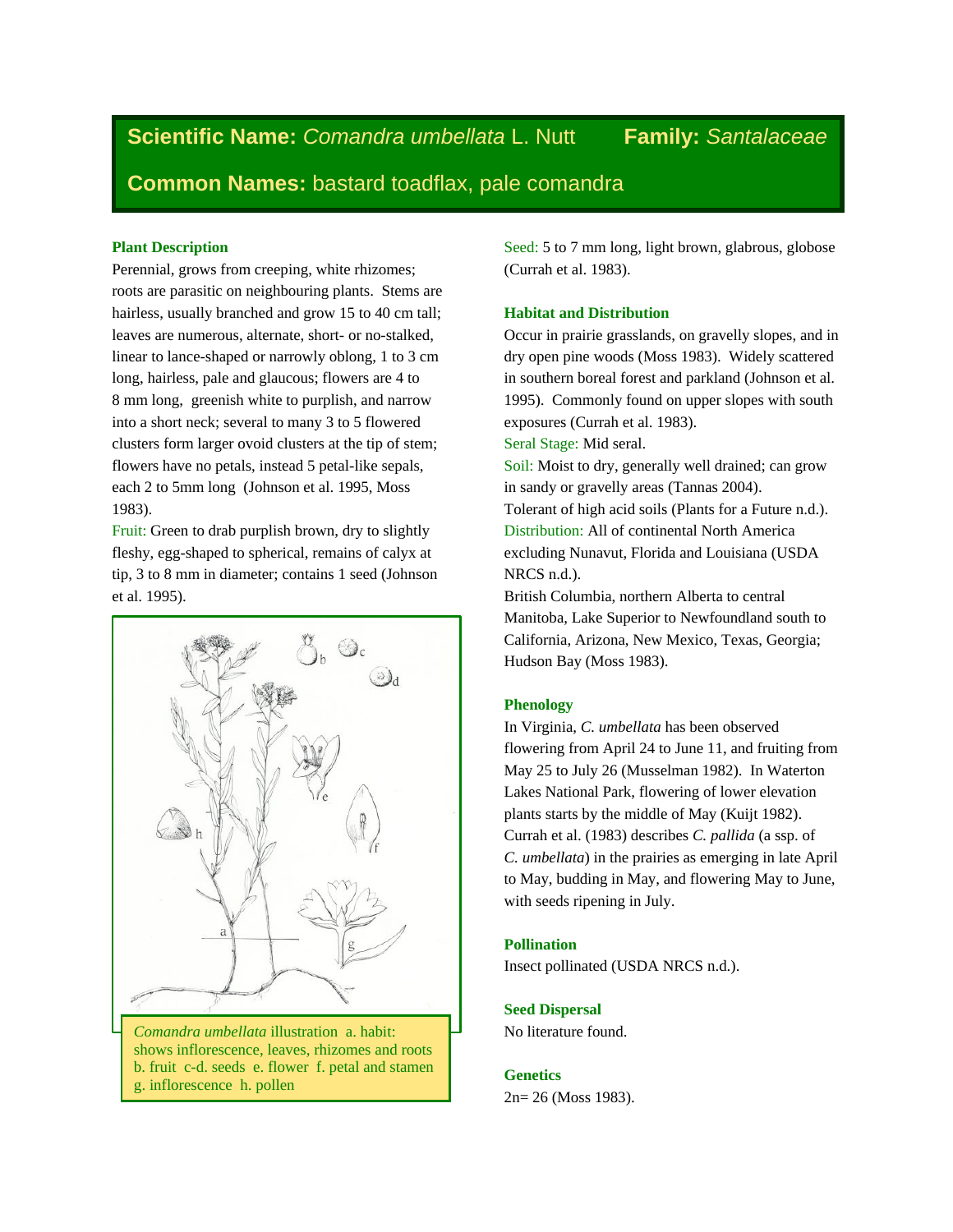## **Symbiosis**

Actively mycorrhizal; semi-parasitic with a wide host range (Currah et al. 1983, ITIS n.d.). Larval host and/or nectar source for the common buckeye (*Junonia coenia*)(ITIS n.d.).

# **Seed Processing**

Collection: Hand harvest. Seed Weight: 89.122g/1,000 seeds (Royal Botanic Gardens Kew 2008). Harvest Dates: July (Currah et al. 1983). Cleaning: No literature found. Storage Behaviour: No literature found. Storage: No literature found. Longevity: No literature found.

#### **Propagation**

Natural Regeneration: Few seeds per plant (Currah et al. 1983)

Germination: Probably room temperature; seeds do not require host stimulus for germination and seedlings can become established without direct contact to a host (Baskin and Baskin 2001). Germination rate poor (Currah et al. 1983). Pre-treatment: Seeds are most likely in a state of morpho-physiological dormancy; the requirements for embryo growth and dormancy break have not been determined (Baskin and Baskin 2001). Stratify for 3 months at 5°C and then sow in a greenhouse in a pot with a suitable host; plant out near a mature host plant when well established (Plants for a Future n.d.). Direct Seeding: No literature found. Planting Density: No literature found. Seed Rate: No literature found. Vegetative Propagation: Likely by rhizome division (Currah et al. 1983).

Micro-propagation: No literature found.

## **Aboriginal/Food Uses**

Food: The fruit is edible and was used as a snack by western native peoples, but eating too many may cause nausea. Best eaten when fully grown, but still slightly green, as the fruit becomes less palatable with ripening (Kershaw et al. 1998). Consumption is not recommended, however, since the fruit may

accumulate toxic levels of selenium (Marles et al. 2000).

Medicinal: Has been used medicinally by the Cherokee as a dermatological aid applied to cuts/sores and for the kidneys, by the Meskwaki for lung pains and as a cold remedy, and by the Navajo as a foot bath for corns, a mouth wash for canker sores, an eye medicine, and as a narcotic (USDA NRCS n.d.).

Other: Flowers sucked by children for nectar (USDA NRCS n.d.).



*Comandra umbellata* in bloom

## **Wildlife/Forage Usage**

Wildlife: No literature found.

Livestock: Considered of poor forage value (Tannas 2004).

Grazing Response: Increaser (Tannas 2004).

## **Reclamation Potential**

*C. umbellata* is frequently found growing on exposed, coarse soils and may, to a limited extent, function as a stabilizer in these conditions (Tannas 2004). It must be planted near other plants that it can parasitize (Johnson et al. 1995).